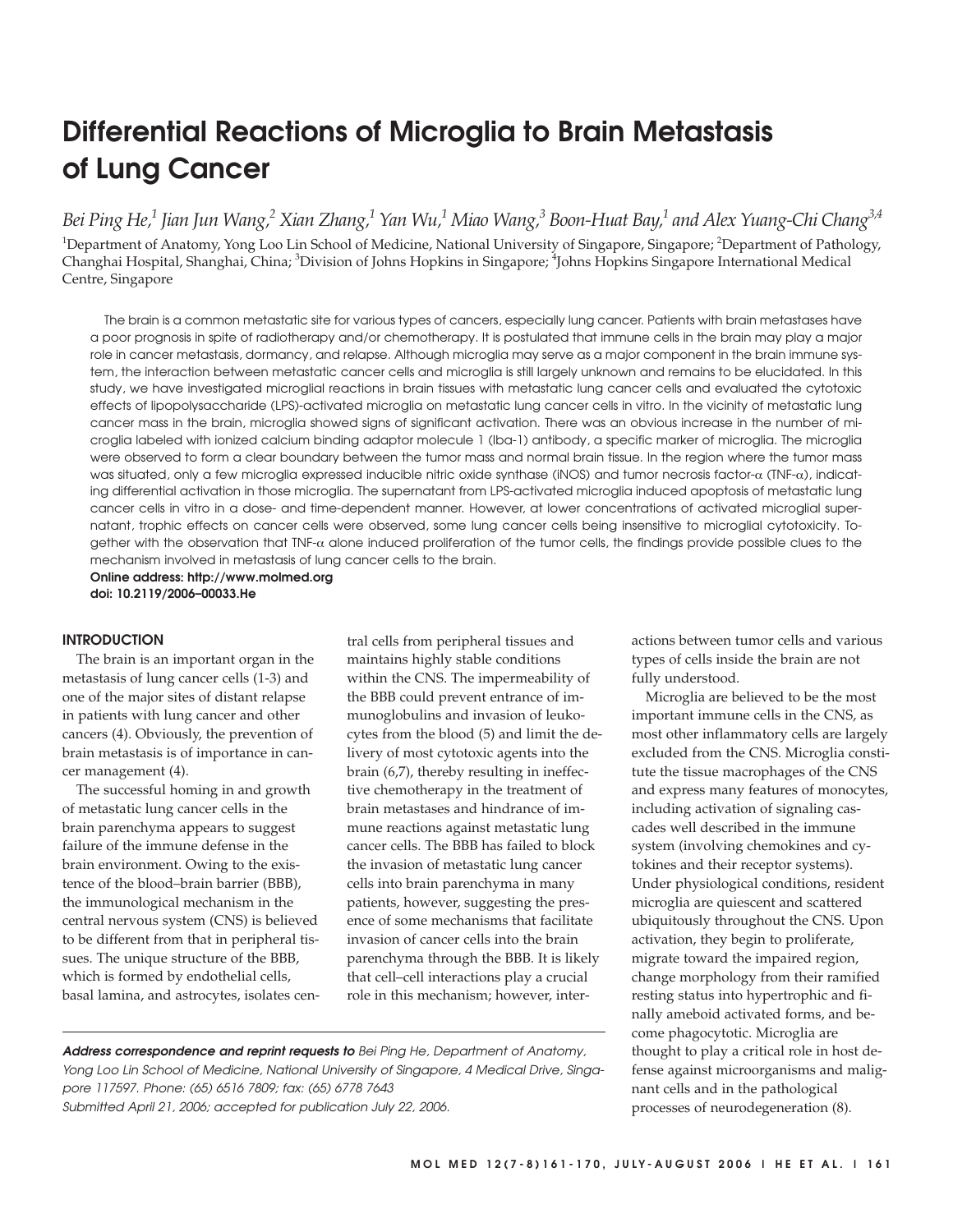It has been discovered, however, that inflammatory cells such as peripheral macrophages, the siblings of microglia, are double-edged swords in cancer progression. Primarily, they play a role in destroying the malicious cells; on the other hand, they are able to secrete factors necessary for cancer development (9). The evidence suggests that stromal cells in vicinity of the peripheral cancer cells including fibroblasts, inflammatory cells such as macrophages, neutrophils, and lymphocytes—could interact with cancer cells. Upon activation, the tumor-associated macrophages could release a vast diversity of growth factors, proteolytic enzymes, cytokines, and inflammatory mediators that may facilitate cancer metastasis. Interestingly, significant microglial activation has been detected in the vicinity of glioma tumor cells (10,11). There is also evidence that microglia/ macrophages attracted by gliomas could actually promote tumor growth (12,13). Monocyte chemoattractant protein 1 (MCP-1) released from MCP-1–transfected glioma cells induced a significant chemotactic activity for microglial cells in vitro and in vivo, and the recruited microglial cells have further been found to promote tumor growth in vivo (14). In addition, to suppress the antigen-presenting ability of microglial cells (15), some cytokines, such as IL-10 released from activated microglia (16), could be involved in local immunosuppression and progression of glioma, especially enhancing proliferation of tumor cells and their infiltration into surrounding normal brain tissue (13,17). In their analysis of the expression of 53 cytokines and their receptors in samples of glioblastoma and human malignant glioma cell lines, Hao et al. (18) reported that tumor cells expressed more cytokines related with immunosuppression, which could therefore result in the failure of immune defense against tumor cells.

However, the facilitating role of microglia in metastasis has been surprisingly accompanied by a lower indicence of glioma tumor cells migrating out of the brain parenchyma (19). The findings of the metastasis-facilitating role of peripheral macrophages and restricted distant metastasis of glioma have suggested that there are possibly differences between peripheral macrophages and central microglia in their responses to tumor cells and that differences may also exist in microglial reactions toward primary brain tumor cells in comparison to that toward cancer cells that have metastasized to the brain. Therefore, it would be of interest to investigate the functional aspects of microglia in invasion, dormancy, and relapse of brain metastatic cancers. In the current study, immunohistochemistry has been employed to identify the activation of microglia toward metastatic lung cancer cells in the excised brain tissues from surgical operations, and cytotoxicity assays have been carried out to evaluate the effects of microglial factors on metastatic lung cancer cells in vitro.

## **MATERIALS AND METHODS**

#### **Patients**

We used archival brain tumor tissues with metastasis of lung cancer cells from 8 lung cancer patients who underwent neurological surgery. All cases were clinically and pathologically classified as stage IV lung adenocarcinoma. Metastases were found in the frontal lobe  $(n = 4)$  and temporal lobe (*n* = 3), and 1 patient had metastatic tumors in the frontal, temporal, and parietal lobes. Six-micrometer sections of the formalin-fixed and paraffinembedded brain tissues were used for immunohistochemical study.

#### **Immunohistochemistry**

To determine activation of microglia in these patients, the ionized calcium binding adaptor molecule-1 (Iba-1) has been selected as a specific marker for microglia (20), and the expression of inducible nitric oxide synthase (iNOS) and tumor necrosis factor-α (TNF-α) as a functional assessment for microglial activation. The slides were deparaffinized and rehydrated following standard protocol before immersion in 0.25% trypsin in PBS at 37 °C for 15 min for antigen retrieval, followed by incubation with 3%  $H<sub>2</sub>O<sub>2</sub>$  in PBS (pH 7.4) for 5 min at room temperature to eradicate endogenous peroxidase in the human brain. After incubation with 1.5% normal serum, antibodies of Iba-1 (1:2000; Wako, Japan), iNOS (1:1000; Santa Cruz Biotechnology, UK), TNF-α (1:200; Chemicon International, USA), glial fibril acidic protein (GFAP), a marker for astrocytes (1:1500; DakoCytomation, Denmark), and neurofilament heavy subunit (NFH), a marker for neurons (1:5000; Chemicon International) were applied to sections on the slides overnight at room temperature. The sections were incubated with biotinylated anti-rabbit IgG (1:200; Vector Laboratories, USA) for 1 h at room temperature, and then the secondary antibodies were localized with *Elite* ABC with 0.05% 3-3′ diaminobenzidine tetrachloride (DAB) (Sigma, USA) as the peroxidase substrate. The sections were finally counterstained with methyl green and coverslipped with permount after dehydration and clearance.

For microglial double labeling, sections were first incubated with rabbit anti-iNOS (1:200) or TNF- $\alpha$  (1:200) for 2 h, followed by incubation of goat-anti-rabbit IgG conjugated with Cy3 (1:200, red) and lectin conjugated with FITC (1:200, green) at room temperature for 1 h. For astrocytic double labeling, a mixture of mouse-anti-GFAP (1:200) and rabbit anti-iNOS (1:200) or TNF- $\alpha$  (1:200) was applied to the sections for 2 h before incubating them with a mixture of goat anti-mouse IgG conjugated with FITC (1:200) and goat anti-rabbit IgG conjugated with Cy3 (1:200) for 1 h at room temperature. The sections were covered by coverslips using the mount medium with DAPI (which stains nuclei bluish purple).

## **Cells and Cell Culture**

Lung cancer cells overlaid with supernatant from a microglial cell line were employed to study effects of activated microglia on lung cancer cells. Lung cancer cells were harvested and cloned from pleural effusion of a patient who suffered from extensive non–small cell lung cancer.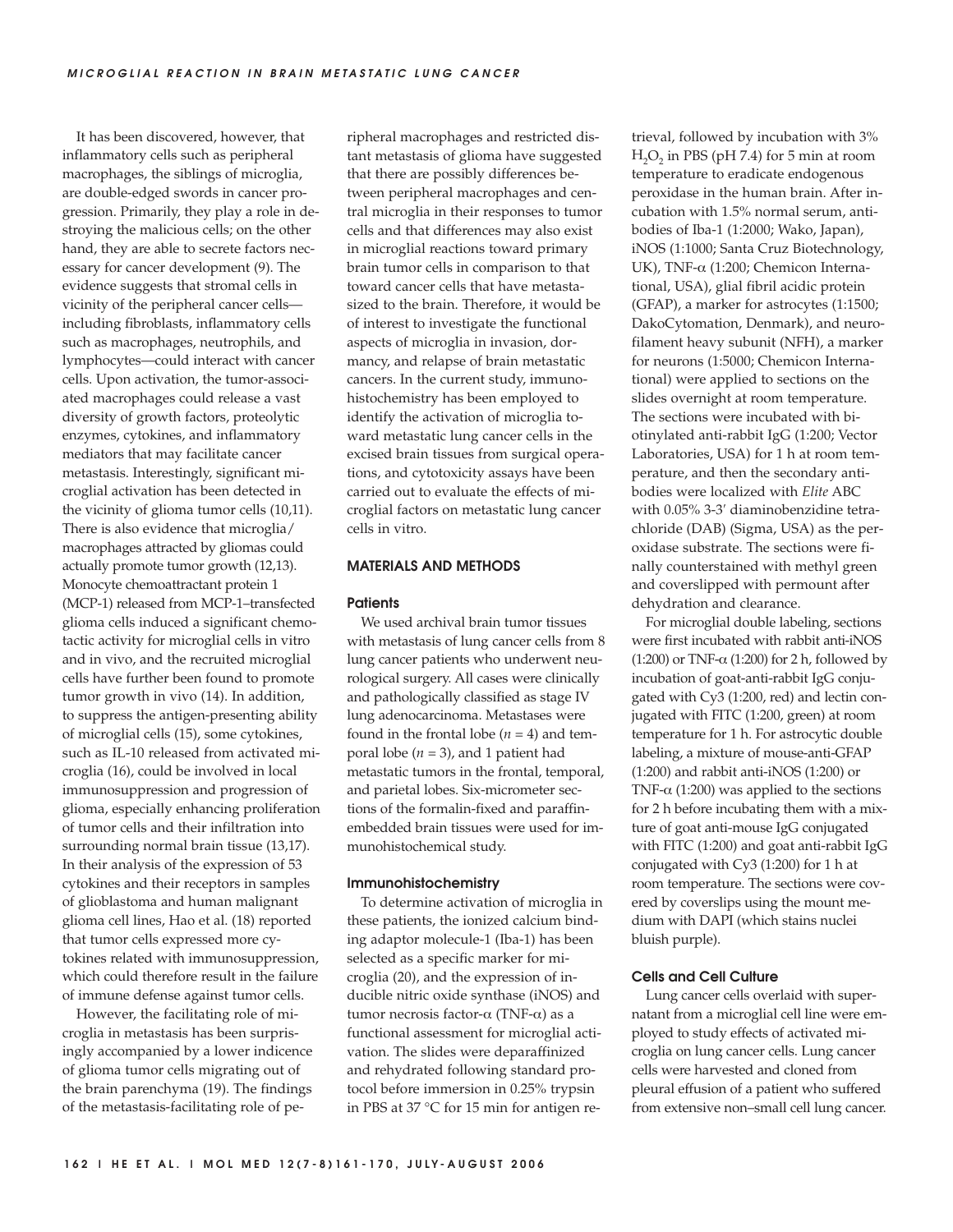The cells were cultured in RPMI 1640 (Sigma) supplemented with 10% heatinactivated fetal bovine serum (FBS) (Hyclone, Germany), 1% antibiotics, 1% L-glutamine, and 1% of 10 mM Hepes buffer. Murine immortalized microglial BV-2 cells (21,22) were routinely maintained at 37  $^{\circ}$ C and 5% CO<sub>2</sub> in DMEM (Sigma) supplemented with 10% heatinactivated FBS. Cells were grown in 75-cm2 plastic flasks and split twice a week at different cell densities using 10 mM EDTA according to standard procedures.

#### **Activation of Microglia**

The BV-2 cells were allowed to grow to confluence and then exposed to 1 μg/mL lipopolysaccharide (LPS) (Sigma) in 10 mL serum-free DMEM for 24 h. The supernatant, referred to as LPS-activated BV-2 conditioned medium (LPS-BVCM), was collected, centrifuged, filtered through a 0.22-μm filter, and stored at  $-80$  °C before use. The supernatant from BV-2 cells without LPS stimulation and normal serumfree DMEM served as controls.

The method of assaying toxicity of LPS-BVCM over neuronal cells has been described (22). To confirm the activation of the BV-2 microglial cells in the current study, the release of TNF- $\alpha$  by LPSactivated microglia was further measured using the DuoSet mouse TNF-α ELISA kit (R&D Systems, USA) following the manufacturer's instructions. Briefly, 96-well ELISA plates were coated with goat anti-mouse TNF-α capture antibody and incubated overnight at 4 °C. The plates were washed 3 times with PBS containing 0.05% Tween 20 and blocked by PBS with 1% bovine serum albumin (BSA) and 5% sucrose. After the addition of samples and serial dilutions of standard antigen, plates were incubated for 2 h at room temperature. Biotinylated goat anti-mouse TNF-α antibodies were used as the detection antibody, and streptavidin-horseradish peroxidase was added to each well as the conjugate. Equal proportions of hydrogen peroxide and tetramethylbenzidine were used as the substrate solution, and sulfuric acid was used to stop the

reaction. All samples and standards were run in triplicate, and optical density was determined with a microplate reader at 450 nm.

The iNOS expression and NO production were also used to verify the activation of the microglia 24 h after the application of LPS. The iNOS protein expression was observed using Western blot. Briefly, the BV-2 cells were homogenized with lysis buffer. The protein preparation (25 μg) was separated using 10% SDS-polyacrylamide gels and electrotransferred to a polyvinylidene difluoride (PVDF) membrane. Nonspecific binding sites on the PVDF membrane were blocked by incubation with 5% nonfat milk in 0.1% Tween-20 TBS (TTBS) for 1 h. The PVDF membrane was then incubated overnight in monoclonal antibody to iNOS (1:200) in 1% BSA in TTBS followed by incubation of horseradish peroxidase–conjugated goat anti-mouse IgG (1:5000; Pierce, USA) for 1 h at room temperature. Immunoreactivity was visualized using a chemiluminescent substrate (Supersignal West Pico; Pierce). Loading controls were carried out by incubating the blots at 50 °C for 30 min with stripping buffer (100 mM 2-mercaptoethanol, 2% SDS, and 62.5 mM Tris–hydrochloride, pH 6.7), followed by reprobing using a mouse monoclonal antibody against β-actin (1:5000; Sigma) and horseradish peroxidase–conjugated anti-mouse IgG (1:5000; Pierce). Exposed films containing blots were scanned, but the measurement for the band density was omitted, as there was no iNOS expression in BV-2 cells without LPS stimulation. Intracellular NO generation was monitored by coculturing the BV-2 cells on the coverslips in the 6-well plate with 10 μM 4,5-diaminofluorescein diacetate (DAF-2DA) (Calbiochem, USA) (23). Twenty-four hours after LPS stimulation, the DAF-2DA was added to the wells for 2 h, and the cells were fixed using 4% paraformaldehyde in PBS for 10 min at 4 °C. The coverslips were mounted on slides and viewed under a fluorescence microscope.

## **Cell Treatment and MTT Assay**

Cell viability served as an assessment method to evaluate effects of activated microglia on the lung cancer cells. MTT [3-(4,5-dimethylthiazole-2yl)-2,5 diphenyltetrazolium bromide] (Sigma) was dissolved at a concentration of 1 mg/mL in sterile PBS at room temperature, and the solution was further sterilized by filtration and stored at 4 °C in the dark.

One milliliter per well of suspension containing the metastatic lung cancer cells was plated in 24-well plates at the density of  $5 \times 10^5$  cells/mL. Two days later, the cells were treated with 10%, 25%, 50%, 75%, or 100% LPS-BVCM in serum-free RPMI 1640 for 12, 24, 36, or 48 h. The cellular effect of TNF- $\alpha$  alone on the lung cancer cells was also evaluated by MTT assay. Recombinant mouse TNF-α (Chemicon, USA) at 0.388, 0.97, 1.94, 2.91, and 3.88 ng/mL was added into the same amount  $(5 \times 10^5 \text{ cells/well})$ of the cancer cells seeded in 24-well plates. The concentrations of recombinant TNF-α corresponded to TNF-α concentrations in 10%, 25%, 50%, 75%, and 100% LPS-BVCM based on the TNF- $α$ ELISA results. Then 1 mL of 1 mg/mL MTT solution was added to each well for 2-h incubation at 37 °C. The precipitate in each well was resuspended in 1 mL DMSO (Sigma). After 1 h further incubation, absorbance was measured at 570 and 630 nm using a spectrophotometric microplate reader (Multiskan EX, Labsystems, Finland). Cell viability was calculated by the following formula:

> Cell viability  $(\% )$  = OD570 (Test – Blank)– OD630 (Test – Blank) OD570 (Control– Blank)– OD630 (Control– Blank)  $\times 100$

## **Annexin V Staining**

Phosphatidylserine (PS) is asymmetrically located in the lipid bilayer of the plasma membrane in mammalian cells. In cells undergoing apoptosis, PS is transferred from the cytoplasmic surface of the cell membrane to the outer surface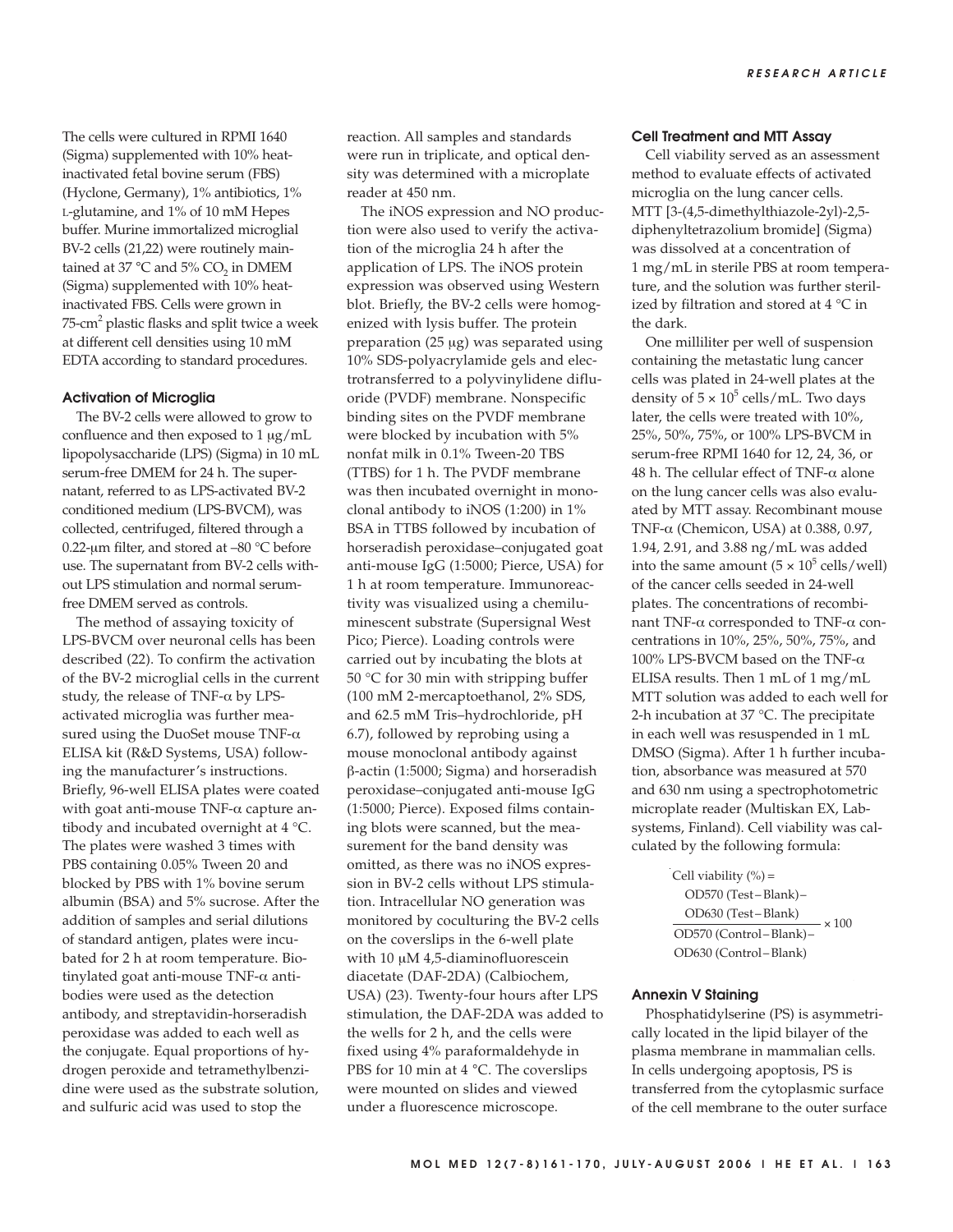of the plasma membrane and therefore serves as an early marker for apoptosis. The level of apoptosis was assessed using BD ApoAlert Annexin V kit (FITC conjugate; BD Biosciences, USA) after the cancer cells were treated with various concentrations of LPS-BVCM according to manufacturer's instructions. Briefly, tumor cells were seeded onto collagencoated coverslips in 6-well plates and then treated with the above concentrations of LPS-BVCM for 12, 24, 36, and 48 h. At each time interval, the cells were rinsed with 1× binding buffer, followed by the addition of 5 μL annexin stain and 10 μL propidium iodide (PI) and incubated for 15 min at room temperature in the dark. The cells were then fixed using 4% paraformaldehyde and detected by an Olympus Fluoview 1000 confocal microscope; 10 photos were randomly taken from each slide for cell counting. Viewed under a confocal or fluorescence microscope, the normal cells will not be labeled with any fluorescence, but apoptotic cells will be labeled with green fluorescence. The fluorescent dye PI, which stains nucleic acids red, will be excluded from viable and apoptotic cells with integral cell membranes. The PI-positive staining indicates apoptotic cells at late stage or necrotic cells.

#### **Data Analysis**

All the experiments were repeated at least in triplicate for statistical purposes, and where appropriate the data are presented as mean ± SD. Statistical analyses were performed by 1-way ANOVA for independent variables. The level of significance was set at  $P < 0.05$ .

#### **RESULTS**

## **Immunohistochemistry**

The mass of metastatic cancer cells in the brain could be clearly identified as a NFH-negative region because neurons and their processes positively stained with anti-NFH antibody were evenly distributed in the normal brain parenchyma; however, no positive staining could be observed within the region



**Figure 1.** Immunohistochemical staining of paraffin-embedded brain section with metastatic lung cancer. (A) Neurons positively stained with anti-NFH antibody were evenly distributed in the brain tissue; however, no positive staining could be observed in the region where there is aggregation of the cancer cells. Note that no clear boundary can be observed between neurons and tumor cells in this staining. (B) GFAP-positive astrocytes surround tumor masses, which show as clear regions in the micrograph. Hypertrophy of GFAP-positive cells can be observed in the vicinity of cancer masses (in white circle) compared with normal astrocytes (in black circle). Note that the boundary between cancer cells and astrocytes is slightly diffused. (C) A dense layer of Iba-1–positive microglia has accumulated to form a clear wall surrounding the tumor mass and shows negative staining to Iba-1 antibody (at the right lower-view field). In the area close to the cancer cells, microglia show as round cells (lower inset), whereas microglia with longer processes (upper inset) can be noted in the area away from the cancer cells. (D) Within the tumor mass, TNF-α–positive cells are barely observed. A number of positive cells are present in the surrounding area, although no sharp boundary can be noted between TNF-α–positive cells and tumor mass. (E) Strong iNOS staining is observed within the whole region of tumor mass. In the vicinity of the tumor mass, iNOS-positive cells are scattered in the brain tissue. Note the absence of a wall of iNOS-positive cells surrounding the tumor mass. (F) Annexin V staining of metastatic lung cancer cells treated with LPS-BVCM in vitro. The photo was taken 24 h after the cancer cells were treated with 50% LPS-BVCM in the culture medium. The green color indicates the apoptotic cells and red the necrotic cells. Scale bars are 50 μm in A–E and 100 μm in F.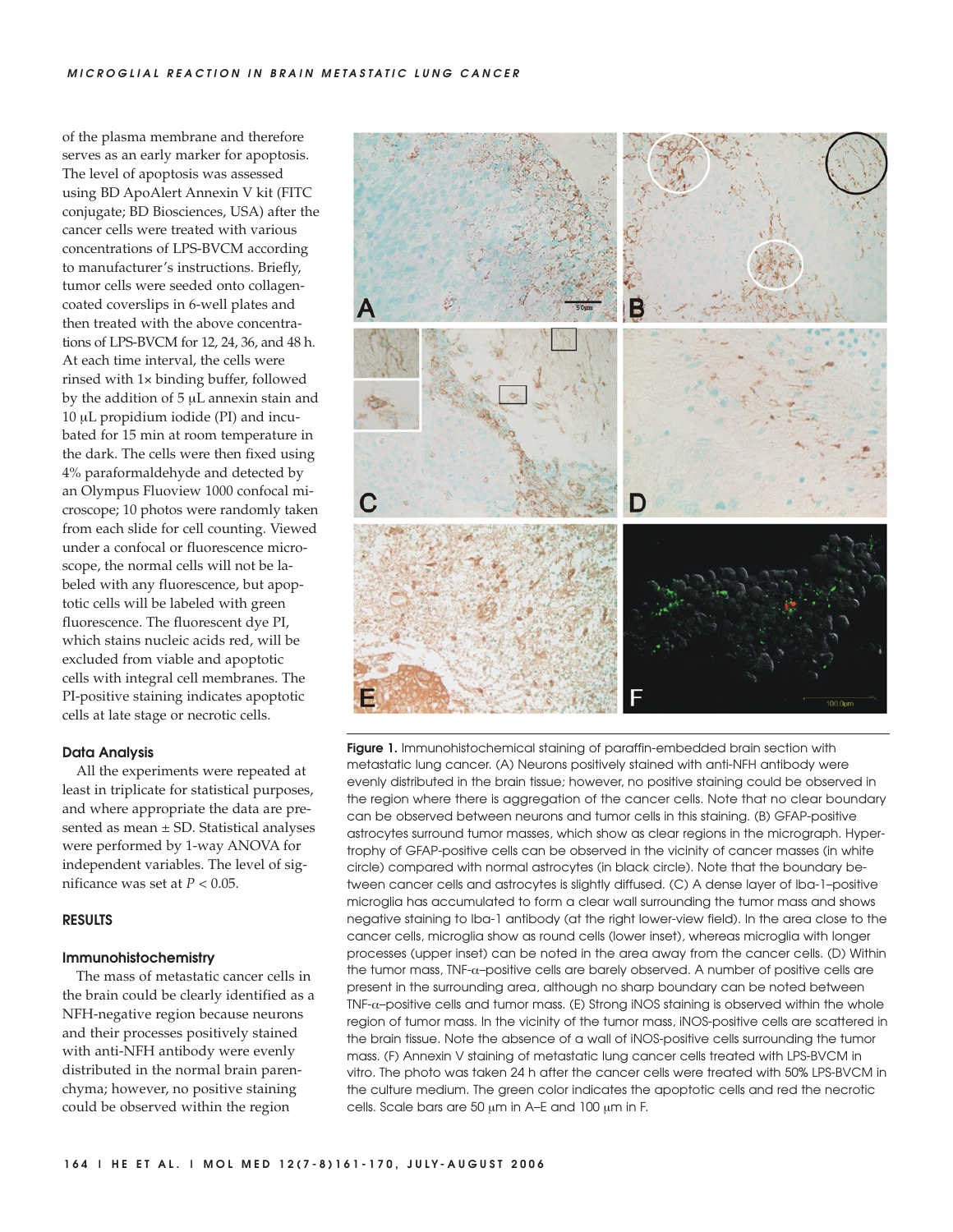

**Figure 2.** Double immunolabeling for (A) lectin (for microglia and endothelium, green) and iNOS (red); (B) lectin (green) and TNF-α (red); (C) GFAP (for astrocytes, green) and iNOS (red); and (D) GFAP (green) and TNF-α (red). The DAPI (purple) stains the nuclei in all micrographs. A dense population of lectin-positive cells (microglia or endothelia, green) is observed in A and B. However, most lectin-positive cells are not colocalized with either iNOS (A) or TNF-α (B). The GFAP-positive cells (green) are not labeled with iNOS (C), but a few GFAP-positive astrocytes express TNF-α (D, yellow cells indicated by arrows). Some GFAPnegative cells are found to express TNF- $\alpha$  at the left upper-view field of D. Bar = 50  $\mu$ m.

with cancer cell aggregation (Figure 1A). Numerous astrocytes with hypertrophic morphology could be observed in the vicinity of metastatic lung cancer masses. The aggregation of cancer cells has been observed as a clear region among the GFAP-positive astrocytes (Figure 1B). A conspicuous boundary was observed between the cancer cell mass and Iba-1–positive microglia in the brain tissue (Figure 1C). The Iba-1– positive microglia were tightly packed to form a dense microglial "wall," in contrast to the scattered microglial distribution in the region situated away from the wall. In addition, microglia in or close to the wall showed round ameboid morphology, whereas branching ramified microglia could be observed in the brain region slightly away from the cancer mass, indicating microglial transformation from ramified resting to ameboid

activated microglia. A few TNF-α–positive cells were noted in the region close to the cancer masses (Figure 1D), but the TNF-α–positive cells failed to form a wall like that of the Iba-1–positive cells. No TNF-α–positive cells were found within the cancer mass. In the vicinity of the cancer cell mass, only a few iNOS-positive cells were scattered in the brain parenchyma (Figure 1E), indicating that most activated microglia were not induced to increase production of nitric oxide (NO). In metastatic tumor parenchyma, no astrocytes wer found, and occasionally very few Iba-1–positive cells were noted. We have not determined if these Iba-1–positive cells were infiltrated macrophages or macrophages in blood vessels. No TNF-α–positive cells were detected. Interestingly, cancer cells showed strong positive staining to the iNOS antibody.

In the double labeling, most lectinpositive activated microglia (green) were not colocalized with either iNOS (Figure 2A) or TNF-α (Figure 2B) when viewed under a confocal microscope. The GFAPpositive cells were not labeled with iNOS (Figure 2C), but a few GFAPpositive astrocytes expressed TNF-α (Figure 2D, yellow cells). There may be some other cell types that release TNF-α (Figure 2D).

#### **LPS Activates BV-2 Microglia**

Twenty-four hours after LPS stimulation, the concentration of TNF- $\alpha$  in LPS-activated BV2 cell supernatant was 3.88 ng/mL, and that in non–LPS-activated BV2 cell supernatant was 0.20 ng/mL, detected by the DuoSet mouse TNF-α ELISA kit. Western blot showed that almost no iNOS was expressed in the BV-2 cells without LPS stimulation, but obvious expression of iNOS was induced 24 h after LPS stimulation (Figure 3, inset). Similarly, intense green fluorescence was observed in BV-2 microglia 24 h after LPS stimulation (Figure 3).

# **Alteration in Viability of Lung Cancer Cells Exposed to Microglial Factors**

MTT assays were used to determine the viability of metastatic lung cancer cells treated with 10%, 25%, 50%, 75%, and 100% LPS-BVCM in serum-free RPMI 1640 for 12, 24, 36, and 48 h. No significant changes in viability were observed when the cancer cells were treated using BV-2 cell supernatant without LPS or with 1 µg/mL LPS added directly into serum-free RPMI 1640 at any of the above time intervals (data not shown), ruling out the possibility of a direct effect of LPS on the viability of lung cancer cells in vitro.

In general, the cytotoxicity of microglial factors to the cancer cells was time and dose dependent (Figure 4), i.e., the higher the concentration of the microglial supernatant and the longer the supernatant was applied to cancer cells, the more cancer cells died. In particular, different concentrations of the factors in the LPS-BVCM showed divergent effects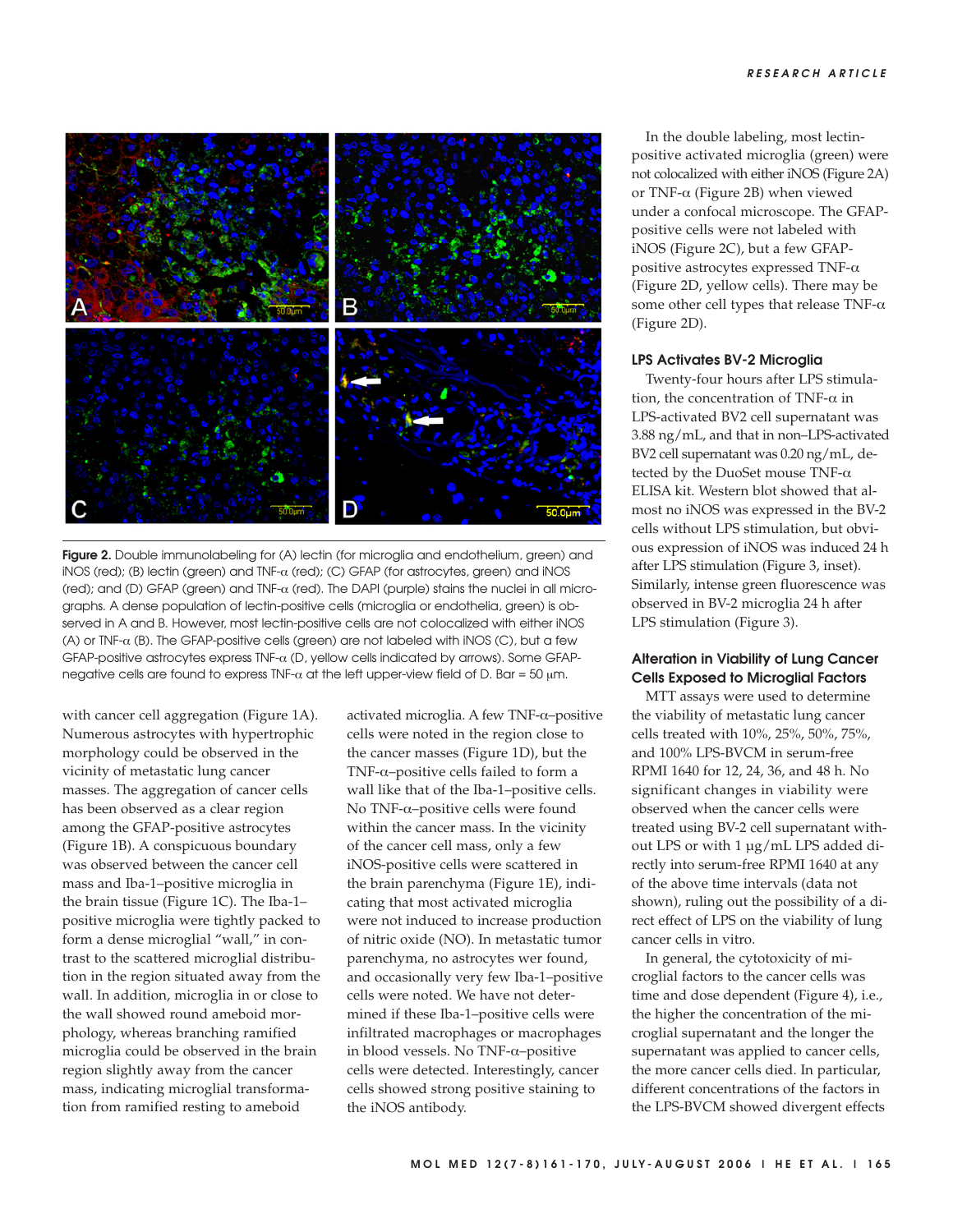

**Figure 3.** Upregulation of iNOS expression and NO generation in LPS-activated BV-2 microglia. Twenty-four hours after LPS stimulation, intense DAF-2DA green fluorescence can be detected in the BV-2 microglia under a fluorescent microscope (B), indicating a significant increase in NO generation, compared with slightly green color in the cells without LPS stimulation (A). In concert with the DAF-2DA reaction, iNOS protein expression detected in the Western blot is induced in the BV-2 microglia 24 h after LPS stimulation (inset). The similar β-actin bands are omitted from the picture.

on the viability of the lung cancer cells in vitro. At the same time point, a low concentration (10%) of LPS-BVCM could support survival and induce proliferation of lung cancer cells, as indicated by viability higher than 100%. Higher concentrations (50%, 75%, and 100%) of LPS- BVCM, however, exhibited stronger cytotoxicity toward the lung cancer cells. LPS-BVCM at 100% could kill 50% of cancer cells after 48-h treatment. It is worth noting that almost half of cancer cells could survive microglial cytotoxicity. Treated with the same concentration



**Figure 4.** MTT assays of viability of lung cancer cells to detect dose- and time-dependent responses to cytotoxicity of LPS-BVCM. The LPS-BVCM was added to lung cancer cells in serum-free RPMI 1640 in concentrations of 10%, 25%, 50%, 75%, or 100%. The viability of cancer cells was determined using MTT assays at 12, 24, 36, and 48 h after the LPS-BVCM treatment. The results are presented as the mean values of 4 independent experiments and standard deviations. Significant differences (P < 0.05) are found between the following pairs of groups: (1) At 12 h, 10% LPS-BVCM treatment group vs. 50%, 75%, or 100% LPS-BVCM treatment group and 25% group vs. 100% group; 2) at 24 h, 10% group vs. 50%, 75%, or 100% group; 3) at 36 h, 10%, 25%, 50%, or 75% group vs. 100% group; and 4) at 48 h, 10%, 25%, or 50% group vs. 100 % group and 10% group vs. 75% group.

of LPS-BVCM, lung cancer cell viability showed a decrease during the initial 36 h and then no further change (25% or 75% group) or a subsequent increase (10%, 50%, or 100% group).

# **Cell Death Identification**

Apoptosis of the lung cancer cells induced by the factors from LPS-activated BV-2 microglia was detected using BD ApoAlert Annexin V kit. The lung cancer cells showed an annexin– /PI– pattern (no color) after 12-h treatment with all concentrations of LPS-BVCM. In contrast, cancer cells showed an annexin<sup>+</sup>/PI<sup>-</sup> pattern (green color) after 24-, 36-, or 48-h treatment with 25%, 50%, 75%, or 100% LPS-BVCM, suggesting an early stage of apoptosis (Figure 1F). Only a few annexin– /PI<sup>+</sup> cells (red color, indicating cell necrosis) and annexin<sup>+</sup>/PI<sup>+</sup> (yellow color, indicating later stage of apoptotic cells) were observed. As shown in the figure 5, the percentage of lung cancer apoptotic cells induced by microglial cytotoxic factors was dose and time dependent.

# **Alteration in Viability of Lung Cancer Cells Exposed to TNF-**α **Alone**

After the cancer cells were incubated with various concentrations of recombinant mouse TNF-α (corresponding to the TNF- $\alpha$  concentrations in 10%, 25%, 50%, 75%, and 100% LPS-BVCM), the viability of lung cancer cells was measured at 12, 24, 36, and 48 h (Figure 6). Although TNF- $\alpha$  did not significantly affect lung cancer cell viability in general, a trend was observed that TNF-α alone might support survival or induce proliferation of the cancer cells at higher TNFα concentrations after longer treatment.

## **DISCUSSION**

The current study has provided evidence that both Iba-1–positive microglia and GFAP-positive astrocytes are activated in the vicinity of metastatic lung cancer cells in the brain. An important observation was that a prominent dense "wall" of activated microglia clearly demarcated the boundary between the tumor mass and adjacent brain tissue.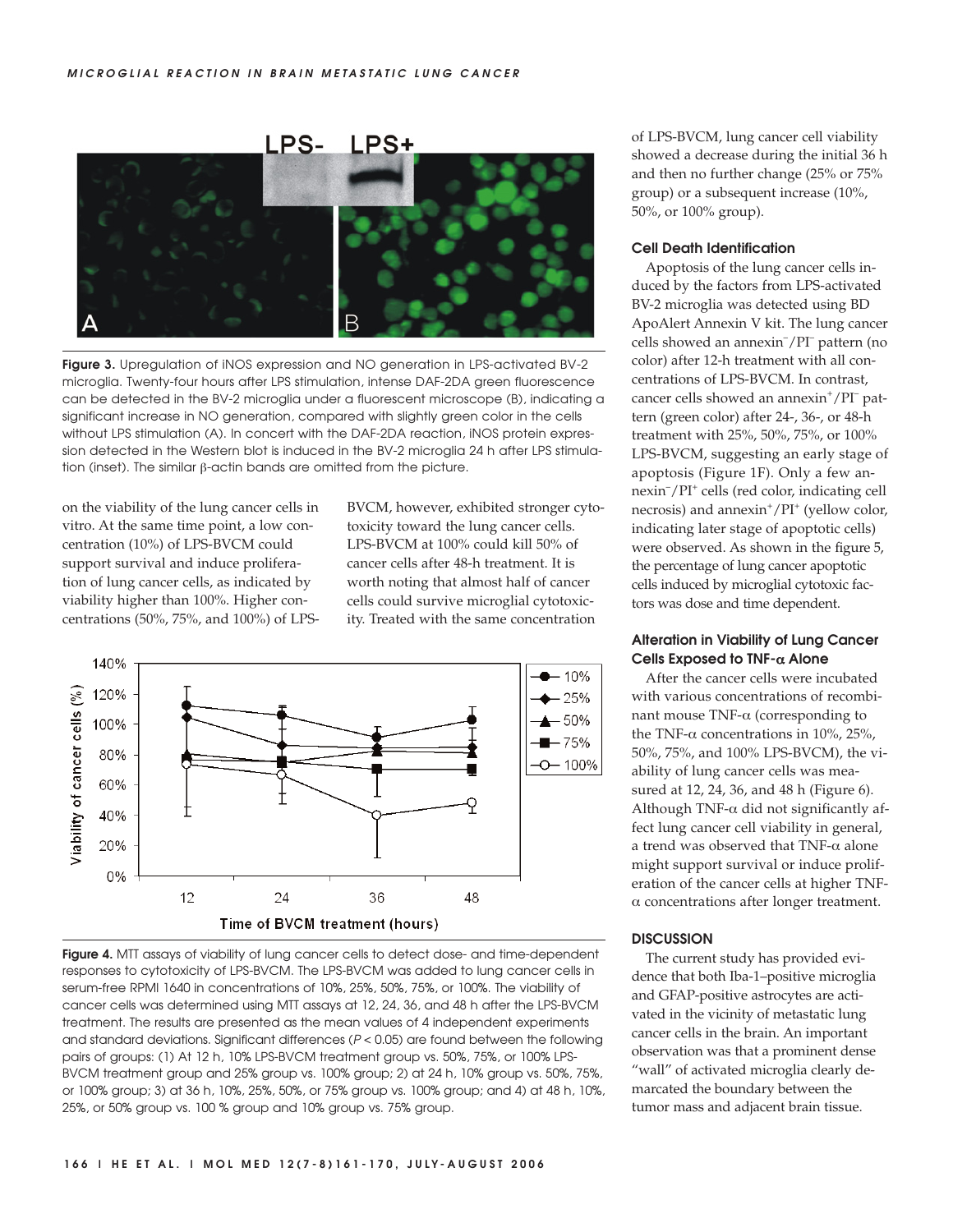

Figure 5. The percentage of annexin<sup>+</sup>/PI<sup>-</sup> cells in each treatment obtained by manual counting from micrographs taken under a confocal fluorescent microscope. In 24- and 36-h treatment groups, an increasing number of apoptotic cells parallels the increasing concentration of the LPS-BVCM, indicating that microglia-induced lung cancer cell apoptosis is initially dose and time dependent. The data are presented as means and standard deviations. Statistically significant differences (P < 0.05) are found between the following pairs of groups: 1) At 12 h, no difference between various groups; 2) at 24 h, 0%, 10%, 25%, 50%, or 75% group vs. 100% group and 0%, 10%, or 25% group vs. 75% group; 3) at 36 h, 0%, 10%, 25%, 50%, or 75% group vs. 100% group; 0%, 10%, or 25% group vs. 75% group; and 0%, 10%, or 25% vs. 50% group; 4) at 48 h, 0%, 10%, 25%, 50%, or 75% group vs. 100% group; 0%, 10%, 25% or 50% group vs. 75% group; and 0%, 10%, or 25% vs. 50% group.

However, no such sharp boundary could be found between metastatic cancer cells and GFAP-positive astrocytes or NFHpositive neurons, indicating that microglia are possiblty the main cells directly involved with metastatic lung cancer cells. The microglial accumulation in the wall was most likely a result of microglial proliferation and/or migration, as proliferation and migration are two features of microglial activation. If the wall were formed by compression of brain parenchyma as a result of space occupation by the tumor mass, one would expect to see a similar dense GFAP-positive astrocytic or NFH-positive neuronal boundary surrounding the tumor mass, which was not the case. The highly selective cell type in the wall implies that it is actively formed by microglia. Another sign of microglial activation is morphological transformation from ramified to ameboid microglia. Indeed, the ameboid microglia, which are round in shape, could be observed in the microglial wall, and ramified microglia were in the brain region away from the tumor-brain interface. It is therefore clear that microglia have the propensity to become activated in the brain region with metastasis of lung cancer cells.

What then is the source of the signals that activate microglia? It is clear that degenerating neurons can activate microglia, although the nature of the signal has yet to be identified. It is not certain, however, if the growth of cancer cells and thereafter space occupation by the tumor mass could directly lead to any neuronal degeneration or even neuronal death. iNOS, a protein mediating the synthesis of NO, is found in brain microglia and peripheral macrophages (24) and in astrocytes (25,26). Normally, activated microglia show a significant increase in the expression level of iNOS (27). The excessive amount of NO could result in neuronal degeneration in vitro (28); upregulation of iNOS has been reported to augment neurodegeneration in an animal model of Parkinson disease (29). In the current study, iNOS-positive cells scattered in the brain tissue in the vicinity of the tumor mass have yet to be identified, as they were shown to be neither lectin-positive microglia nor GFAP-positive astrocytes. However, a strong expression of iNOS in metastatic lung cancer cells has been revealed by the intense staining of anti-iNOS antibody, suggesting that much NO might be generated in the cancer cells and implying the possible role of NO in the survival of these metastatic cancer cells. Although NO may potentiate cancer cell survival in the local environment (30), neurons next to these cancer cells might be affected by NO released from cancer cells. The neurons affected by NO might therefore release signals to activate microglia, resulting in the formation of the microglial wall in the surgical biopsy tissues. However, based on our current results, we cannot rule out the possibility that cancer cells could activate microglia directly. In fact, a recent paper has shown that NO could upregulate the expression of complement receptor type 3 α-subunit (CD-11b) in the microglia (31), providing the possibility for cancer cells directly activating microglia.

Our next question is, what is the functional significance of activated microglia in the brain region with metastatic cancer cells? The surgically removed brain tissues in this study represented only the late stage of the disease, in which the metastatic lung cancer cells have already successfully homed and consolidated in the brain parenchyma, indicating the failure of the cytotoxic defense mechanism against malignant cells in the brain. As the key immune cells in the CNS (32), activated microglia are expected to provide such cytotoxic defense, but it appears that they could not stop the development of the metastatic lung cancer cells in the patients examined. The reason for this failure might be explained from following two aspects: dual functions of microglia and resistance of metastatic cancer cells against the brain's immune defense.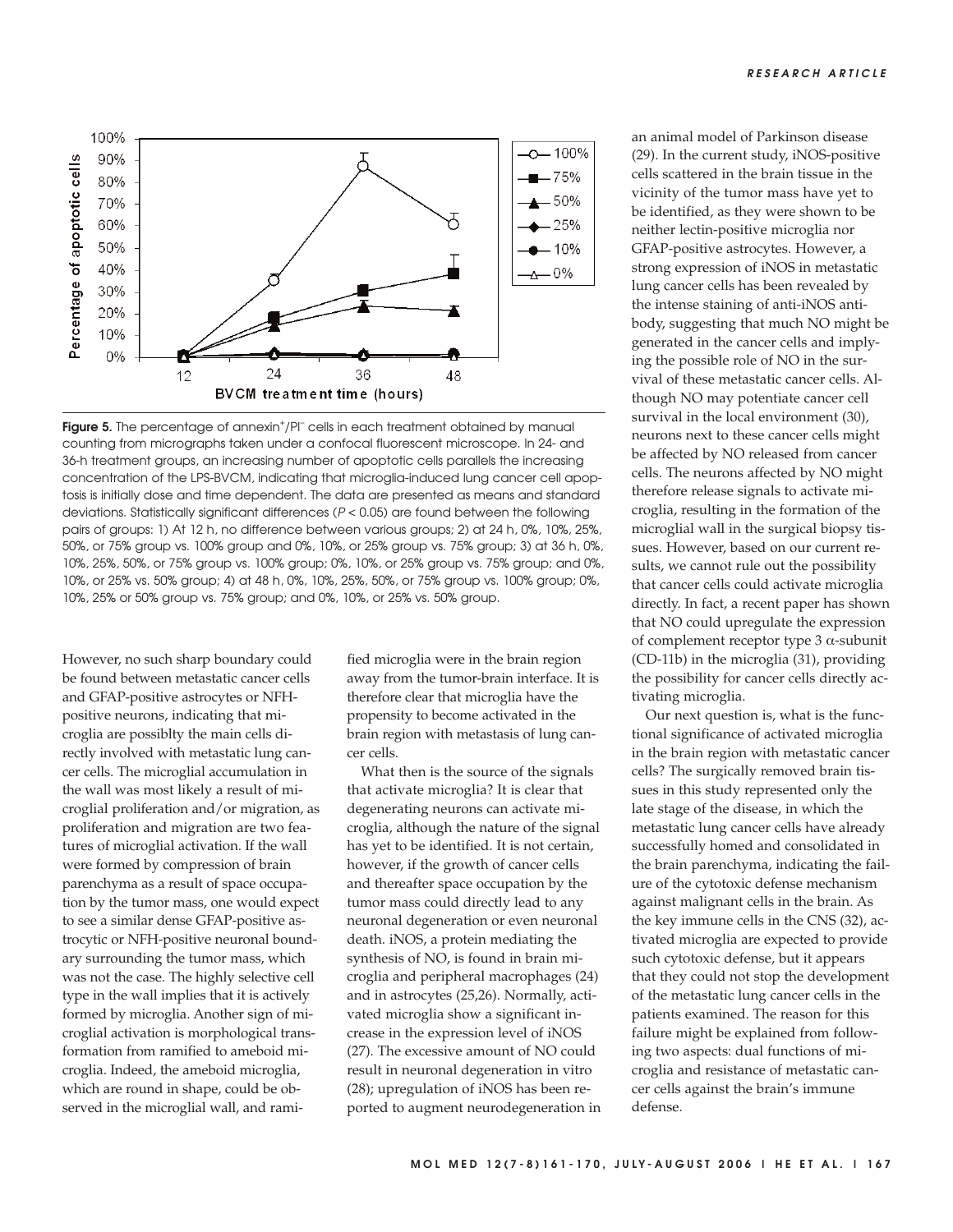**MICROGLIAL REACTION IN BRAIN METASTATIC LUNG CANCER**



**Figure 6.** MTT assays of the cellular effect of TNF-α on viability of the lung cancer cells. Recombinant mouse TNF- $\alpha$  at 0.388, 0.97, 1.94, 2.91, and 3.88 ng/mL was cocultured with the lung cancer cells for 12, 24, 36, and 48 h. The viability of the lung cancer cells was determined using MTT assays. No significant decrease in viability can be noted, while increases in viability can be observed in at 24 and 48 h after treatment with higher concentrations of TNF-α. The data are presented as means and standard deviations. Statistically significant differences ( $P < 0.05$ ) are found between the following pairs of groups: 1) At 24 h, 0.338 ng/mL, equal to 10% LPS-BVCM treatment group vs. 3.88 ng/mL, 100% LPS-BVCM treatment group; 2) At 48 h, 0.338 ng/mL, 10% group vs. 2.91 ng/mL, 75% or 3.88 ng/mL,

The first possibility is that the microglial reaction induced by metastatic cancer cells could be protective/trophic responses. Cytotoxicity of microglia has been studied for a long time in neurodegenerative diseases and CNS injury. Similar to previous studies showing that LPS-stimulated microglia have pancytotoxicity to a neuronal cell line (20) and primary cultured neurons (33), we show here that LPS-induced microglial cytotoxicity to metastatic lung cancer cells is concentration and time dependent. Within the current experimental time frame (up to 48 h), the results from both viability tests and annexin-V staining have revealed that more cancer cells could be killed via apoptosis the higher the concentrations of factors released from LPS-activated microglia and the longer the treatment was applied to the cancer cells. However, the dual functions of activated microglia were unexpectedly associated with the concentration of the LPS-activated microglial supernatant applied. At a lower concentration of supernatant (10%), the metastatic lung cancer cells exhibited an increase in viability. The viability gradually decreased and more apoptotic cells were induced as the concentration of LPS-stimulated microglial supernatant increased. In consideration that LPS stimulation may also result in the release of growth factors and some cytokines that could potentially elaborate the immune response (34), the balance between microglial protective/ trophic function and cytotoxic/destructive function might be directly adjusted by the relative amounts of various factors released from activated microglia. At a certain stage of interaction between microglia and metastatic cancer cells, microglia might produce fewer cytotoxic factors and more protective factors, providing a favorable niche for the cancer cells.

Based on our in vivo observation, the microglia have exhibited both signs of activation (increase in number in the wall, transformation from resting to ameboid) and inactivation (no iNOS or TNF-α expression), indicating that metastatic cancer cells may modulate microglial functions. TNF- $\alpha$  is a cytokine released by immune cells, including activated microglia. While it can cause cytolysis of certain tumor cell lines, TNF-α can stimulate cell proliferation and induce cell differentiation under certain conditions (35). In the CNS, TNF-α released from reactive microglia (36) or astrocytes (37) could promote neurodegeneration. However, in the brain sections examined, TNF-α–positive cells (only some of them were astrocytes) were found scattered in the brain region near the tumor masses, although there was a dense wall of Iba-1–positive microglia, suggesting that most of Iba-1– positive microglia in the microglial wall could not release TNF-α and the opportunity for TNF-α to destroy the metastatic lung cancer cells would be slim. Similarly, in astrocytic tumors, the expression of TNF-α was not observed in peritumoral brain tissue (38). In our in vitro study, pure TNF- $\alpha$  at the same amount detected from the LPS-activated microglial supernatant failed to eradicate the metastatic lung cancer cells, suggesting that TNF- $\alpha$  requires other synergistic microglial factors to kill tumor cells. Our previous observation, that almost all LPS-activated microglia produced NO in vitro (20), and our current in vivo observation, that most activated Iba-1– or lectin-positive microglia could not express iNOS, suggest that microglial activation could be stimulus specific, i.e., the factors released from tumor-activated microglia could be different from factors released from LPS-activated microglia. Microglia response to different stimuli may lead to variation in factors released from activated microglia and therefore shift their dual functions from destruction/ cytotoxicity to protection and vice versa. The Iba-1- or lectin-positive cells in the vicinity of the tumor mass did not express iNOS and TNF-α, representing some features of polarized M2 macrophages which are differentiated from recruited monocytes (39). The M2 macrophages may have the capacity to promote proliferation of the tumor cells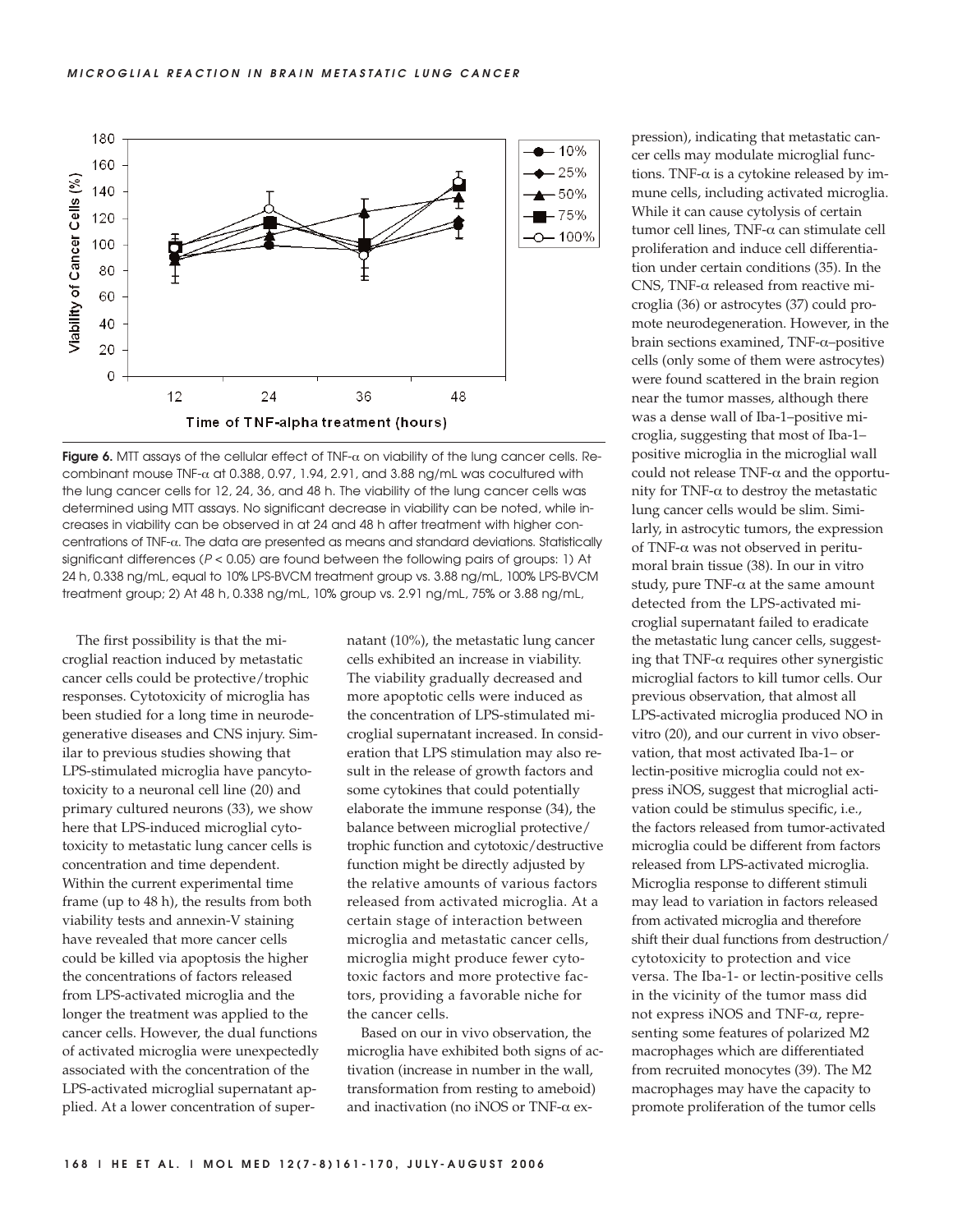but not cytotoxicity to kill tumor cells (40). The question on whether metastatic lung cancer cells could selectively attract 1 type of monocytes from the peripheral monocyte pool should be addressed in the future.

Some metastatic cancer cells survived the microglial reactions in vitro. After application of LPS-BVCM treatment for 48 h, the viability of the cancer cells showed more or less an increase compared with that at 36 h. Two reasons may contribute to this observation. First, the effective components in the activated BV-2 supernatant, such as TNF-α, may be degraded by 48 h. Second, not all cancer cells are sensitive to microglial cytotoxicity, and some cancer cells may have become resistant. Therefore, after 36-h treatment, the cytotoxic-resistant/insensitive tumor cells may survive the microglial toxic attack and proliferate in later stage of the assays. Although the mechanism involved in such resistance/insensitivity (which might be due to genetic variance) is still unclear, the metastatic lung cancer cells in the brain have demonstrated their ability to preclude the penetration of the Iba-1–positive microglia into the central region of the tumor mass, leaving behind an accumulation of a wall of microglia and providing a higher chance for cancer cell growth without external interference from the brain immune cells, such as microglia. In concert with this view, Strik et al. (41) have reported that overall a small numbers of CD68<sup>+</sup> monocytes/ microglia (possibly including monocytes in capillaries) were observed in 67 pooled primary and metastatic or malignant  $(4.92\% \pm 1.48\% \text{ in } 9 \text{ cases of brain})$ metastatic adenocarcinoma) and benign brain tumors, compared with microglial accumulation in the pathological foci of other CNS injury and diseases. In contrast to the current study, however, Strik et al. have also found considerable CD68+ cell infiltration (12.68% and 14.51%) in 2 of 9 cases of brain metastatic adenocarcinoma. The possible reason for the variation in the counting of CD68<sup>+</sup> monocytes/microglia could be due to variation in distribution of capillaries in tumor

parenchyma or stage of metastatic tumor development.

In conclusion, on one hand, microglial accumulation as a result of migration and proliferation and an ameboid appearance of microglia have pointed out that microglia could actively respond to the metastatic lung cancer cells in the brain and tightly "encapsulate" the tumor mass. On the other hand, the lack of positivity to either iNOS or TNF- $\alpha$  in the doublelabeling experiments indicates that microglial immunological functions—i.e., possibly cytotoxic activity, phagocytosis, and antigen presentation—are inactivated in the tumors investigated. Although LPS-activated microglia can kill some metastatic cancer cells in vitro, the mechanism involved in activation of microglia in the brain sections is obviously different from that of LPS stimulation. It is therefore of importance to elucidate how metastatic lung cancer cells could modulate microglial functions and what factors microglia might release in response to brain metastatic lung cancer cells, especially at an earlier metastatic stage.

#### **ACKNOWLEDGMENT**

This work was supported by the grant (NMRC/1037/2006) from National Medical Research Council, Singapore.

## **REFERENCES**

- 1. Jafri NF, Ma PC, Maulik G, Salgia R. (2003) Mechanisms of metastasis as related to receptor tyrosine kinases in small-cell lung cancer. *J. Environ. Pathol. Toxicol. Oncol.* 22:147-65.
- 2. Schuette W. (2004) Treatment of brain metastases from lung cancer: chemotherapy. *Lung Cancer* 45:S253-7.
- 3. Zabel A, Debus J. (2004) Treatment of brain metastases from non-small-cell lung cancer (NSCLC): radiotherapy. *Lung Cancer* 45:S247-52.
- 4. Pottgen C, Stuschke M. (2001) The role of prophylactic cranial irradiation in the treatment of lung cancer. *Lung Cancer* 33:S153-8.
- 5. Nakamura Y. (2002) Regulating factors for microglial activation. *Biol. Pharm. Bul.* 25:945-53.
- 6. Kas HS. (2004) Drug delivery to brain by microparticulate systems. *Adv. Exp. Med. Biol.* 553: 221-30.
- 7. Longley DB, Johnston PG. (2005) Molecular mechanisms of drug resistance. *J. Pathol.* 205:275-92.
- 8. Kreutzberg GW. (1996) Microglia: a sensor for pathological events in the CNS. *Trends Neurosci.* 19:312-8.
- 9. Chen JW et al. (2005) Tumor-associated macrophages: the double-edged sword in cancer progression. *J. Clin. Oncol.* 23:953-64.
- 10. Morimura T, Neuchrist C, Kitz K, Budka H, Scheiner O, Kraft D, Lassmann H. (1990) Monocyte subpopulations in human gliomas: expression of Fc and complement receptors and correlation with tumor proliferation. *Acta Neuropathol. (Berl)* 80:287-94.
- 11. Roggendorf W, Strupp S, Paulus W. (1996) Distribution and characterization of microglia/ macrophages in human brain tumours. *Acta Neuropathol. (Berl)* 92:288-93.
- 12. Badie B, Schartner J. (2001) Role of microglia in glioma biology. *Microsc. Res. Tech.* 54:106-13.
- 13. Huettner C, Czub S, Kerkau S, Roggendorf W, Tonn JC. (1997) Interleukin 10 is expressed in human gliomas in vivo and increases glioma cell proliferation and motility in vitro. *Anticancer Res.* 17:3217-24.
- 14. Platten M et al. (2003) Monocyte chemoattractant protein-1 increases microglial infiltration and aggressiveness of gliomas. *Ann. Neurol.* 54:388-92.
- 15. Taniguchi Y, Ono K, Yoshida S, Tanaka R. (2000) Antigen-presenting capability of glial cells under glioma-harboring conditions and the effect of glioma-derived factors on antigen presentation. *J Neuroimmunol.* 111:177-85.
- 16. Wagner S, Czub S, Greif M, Vince GH, Suss N, Kerkau S, Rieckmann P, Roggendorf W, Roosen K, Tonn JC. (1999) Microglial/macrophage expression of interleukin 10 in human glioblastomas. *Int. J. Cancer* 82:12-6.
- 17. Bettinger I, Thanos S, Paulus W. (2002) Microglia promote glioma migration. *Acta Neuropathol. (Berl)* 103:351-5.
- 18. Hao C et al. (2002) Cytokine and cytokine receptor mRNA expression in human glioblastomas: evidence of Th1, Th2 and Th3 cytokine dysregulation. *Acta Neuropathol. (Berl).* 103:171-8.
- 19. Choucair AK et al. (1986) Development of multiple lesions during radiation therapy and chemotherapy in patients with gliomas. *J. Neurosurg.* 65: 654-58.
- 20. Ito D, Imai Y, Ohsawa K, Nakajima K, Fukuuchi Y, Kohsaka S. (1998) Microglia-specific localisation of a novel calcium binding protein, Iba1. *Mol. Brain Res.* 57:1-9.
- 21. Blasi E, Barluzzi R, Bocchini V, Mazzolla R, Bistoni F. (1990) Immortalization of murine microglial cells by a v-raf/v-myc carrying retrovirus. *J. Neuroimmunol.* 27:229-37.
- 22. He BP, Wen W, Strong MJ. (2002) Activated microglia (BV-2) facilitation of TNF-alpha-mediated motor neuron death in vitro. *J. Neuroimmunol*. 128:31-8.
- 23. Kojima H, Nakatsubo N, Kikuchi K, Urano Y, Higuchi T, Tanaka J, Kudo Y, Nagano T. (1998) Direct evidence of NO production in rat hip-